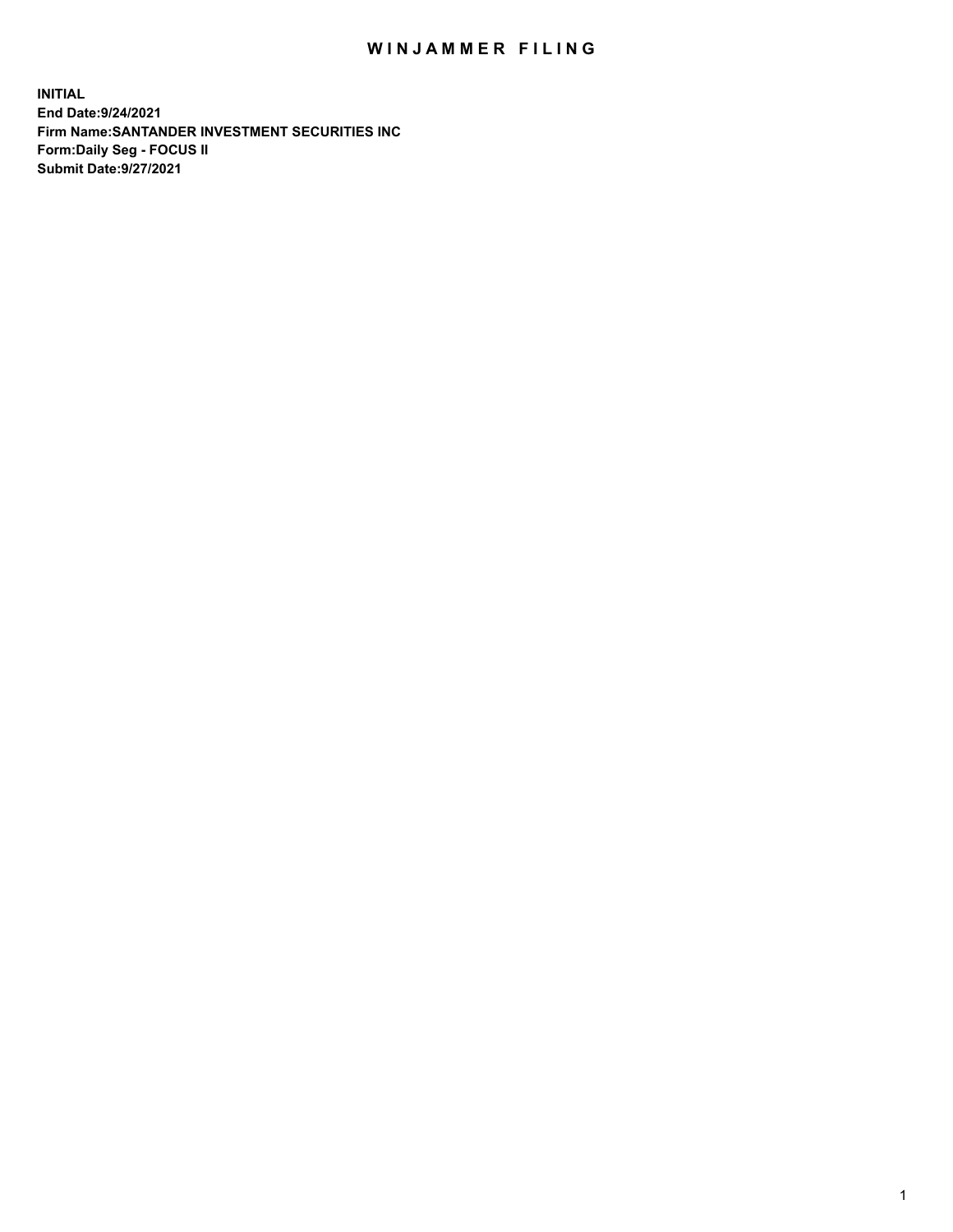**INITIAL End Date:9/24/2021 Firm Name:SANTANDER INVESTMENT SECURITIES INC Form:Daily Seg - FOCUS II Submit Date:9/27/2021 Daily Segregation - Cover Page**

| Name of Company<br><b>Contact Name</b>                                                                                                                                                                                                                                                                                         | <b>SANTANDER INVESTMENT</b><br><b>SECURITIES INC</b><br><b>Richard Ro</b> |
|--------------------------------------------------------------------------------------------------------------------------------------------------------------------------------------------------------------------------------------------------------------------------------------------------------------------------------|---------------------------------------------------------------------------|
| <b>Contact Phone Number</b>                                                                                                                                                                                                                                                                                                    | (212) 350-3662                                                            |
| <b>Contact Email Address</b>                                                                                                                                                                                                                                                                                                   | richard.ro@santander.us                                                   |
| FCM's Customer Segregated Funds Residual Interest Target (choose one):<br>a. Minimum dollar amount: ; or<br>b. Minimum percentage of customer segregated funds required:%; or<br>c. Dollar amount range between: and; or<br>d. Percentage range of customer segregated funds required between:% and%.                          | 70,000,000<br>$\overline{\mathbf{0}}$<br>00<br>0 <sub>0</sub>             |
| FCM's Customer Secured Amount Funds Residual Interest Target (choose one):<br>a. Minimum dollar amount: ; or<br>b. Minimum percentage of customer secured funds required:% ; or<br>c. Dollar amount range between: and; or<br>d. Percentage range of customer secured funds required between:% and%.                           | $\frac{\frac{0}{0}}{\frac{0}{0}}$<br>0 <sub>0</sub>                       |
| FCM's Cleared Swaps Customer Collateral Residual Interest Target (choose one):<br>a. Minimum dollar amount: ; or<br>b. Minimum percentage of cleared swaps customer collateral required:% ; or<br>c. Dollar amount range between: and; or<br>d. Percentage range of cleared swaps customer collateral required between:% and%. | $\frac{0}{0}$<br>0 <sub>0</sub><br>0 <sub>0</sub>                         |

Attach supporting documents CH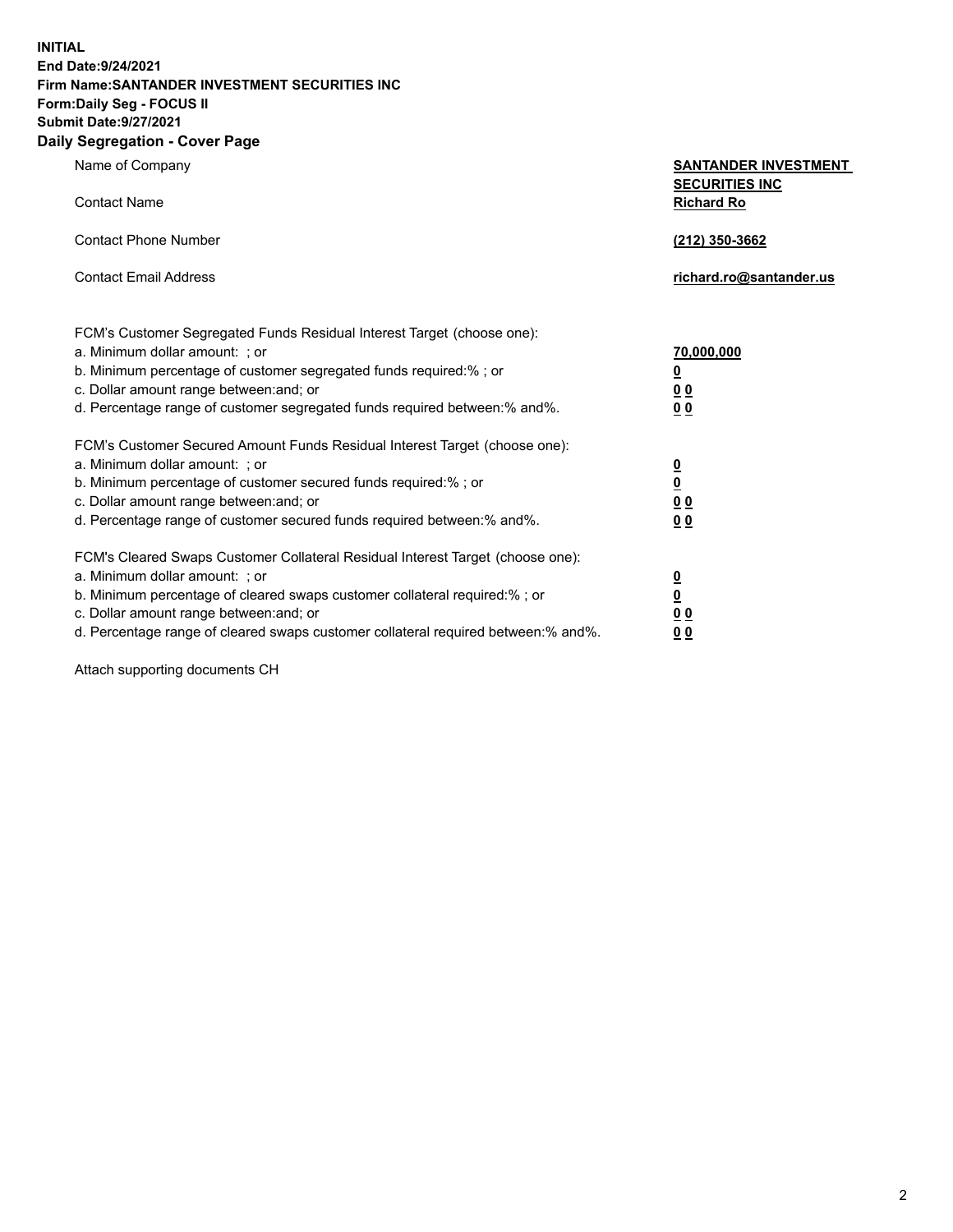**INITIAL End Date:9/24/2021 Firm Name:SANTANDER INVESTMENT SECURITIES INC Form:Daily Seg - FOCUS II Submit Date:9/27/2021 Daily Segregation - Secured Amounts**

|     | Foreign Futures and Foreign Options Secured Amounts                                         |                   |
|-----|---------------------------------------------------------------------------------------------|-------------------|
|     | Amount required to be set aside pursuant to law, rule or regulation of a foreign            | $0$ [7305]        |
|     | government or a rule of a self-regulatory organization authorized thereunder                |                   |
| 1.  | Net ledger balance - Foreign Futures and Foreign Option Trading - All Customers             |                   |
|     | A. Cash                                                                                     | $0$ [7315]        |
|     | B. Securities (at market)                                                                   | $0$ [7317]        |
| 2.  | Net unrealized profit (loss) in open futures contracts traded on a foreign board of trade   | $0$ [7325]        |
| 3.  | Exchange traded options                                                                     |                   |
|     | a. Market value of open option contracts purchased on a foreign board of trade              | $0$ [7335]        |
|     | b. Market value of open contracts granted (sold) on a foreign board of trade                | $0$ [7337]        |
| 4.  | Net equity (deficit) (add lines 1. 2. and 3.)                                               | $0$ [7345]        |
| 5.  | Account liquidating to a deficit and account with a debit balances - gross amount           | $0$ [7351]        |
|     | Less: amount offset by customer owned securities                                            | 0 [7352] 0 [7354] |
| 6.  | Amount required to be set aside as the secured amount - Net Liquidating Equity              | $0$ [7355]        |
|     | Method (add lines 4 and 5)                                                                  |                   |
| 7.  | Greater of amount required to be set aside pursuant to foreign jurisdiction (above) or line | $0$ [7360]        |
|     | 6.                                                                                          |                   |
|     | FUNDS DEPOSITED IN SEPARATE REGULATION 30.7 ACCOUNTS                                        |                   |
| 1.  | Cash in banks                                                                               |                   |
|     | A. Banks located in the United States                                                       | $0$ [7500]        |
|     | B. Other banks qualified under Regulation 30.7                                              | 0 [7520] 0 [7530] |
| 2.  | Securities                                                                                  |                   |
|     | A. In safekeeping with banks located in the United States                                   | $0$ [7540]        |
|     | B. In safekeeping with other banks qualified under Regulation 30.7                          | 0 [7560] 0 [7570] |
| 3.  | Equities with registered futures commission merchants                                       |                   |
|     | A. Cash                                                                                     | $0$ [7580]        |
|     | <b>B.</b> Securities                                                                        | $0$ [7590]        |
|     | C. Unrealized gain (loss) on open futures contracts                                         | $0$ [7600]        |
|     | D. Value of long option contracts                                                           | $0$ [7610]        |
|     | E. Value of short option contracts                                                          | 0 [7615] 0 [7620] |
| 4.  | Amounts held by clearing organizations of foreign boards of trade                           |                   |
|     | A. Cash                                                                                     | $0$ [7640]        |
|     | <b>B.</b> Securities                                                                        | $0$ [7650]        |
|     | C. Amount due to (from) clearing organization - daily variation                             | $0$ [7660]        |
|     | D. Value of long option contracts                                                           | $0$ [7670]        |
|     | E. Value of short option contracts                                                          | 0 [7675] 0 [7680] |
| 5.  | Amounts held by members of foreign boards of trade                                          |                   |
|     | A. Cash                                                                                     | $0$ [7700]        |
|     | <b>B.</b> Securities                                                                        | $0$ [7710]        |
|     | C. Unrealized gain (loss) on open futures contracts                                         | $0$ [7720]        |
|     | D. Value of long option contracts                                                           | $0$ [7730]        |
|     | E. Value of short option contracts                                                          | 0 [7735] 0 [7740] |
| 6.  | Amounts with other depositories designated by a foreign board of trade                      | $0$ [7760]        |
| 7.  | Segregated funds on hand                                                                    | $0$ [7765]        |
| 8.  | Total funds in separate section 30.7 accounts                                               | $0$ [7770]        |
| 9.  | Excess (deficiency) Set Aside for Secured Amount (subtract line 7 Secured Statement         | $0$ [7380]        |
|     | Page 1 from Line 8)                                                                         |                   |
| 10. | Management Target Amount for Excess funds in separate section 30.7 accounts                 | $0$ [7780]        |
| 11. | Excess (deficiency) funds in separate 30.7 accounts over (under) Management Target          | $0$ [7785]        |
|     |                                                                                             |                   |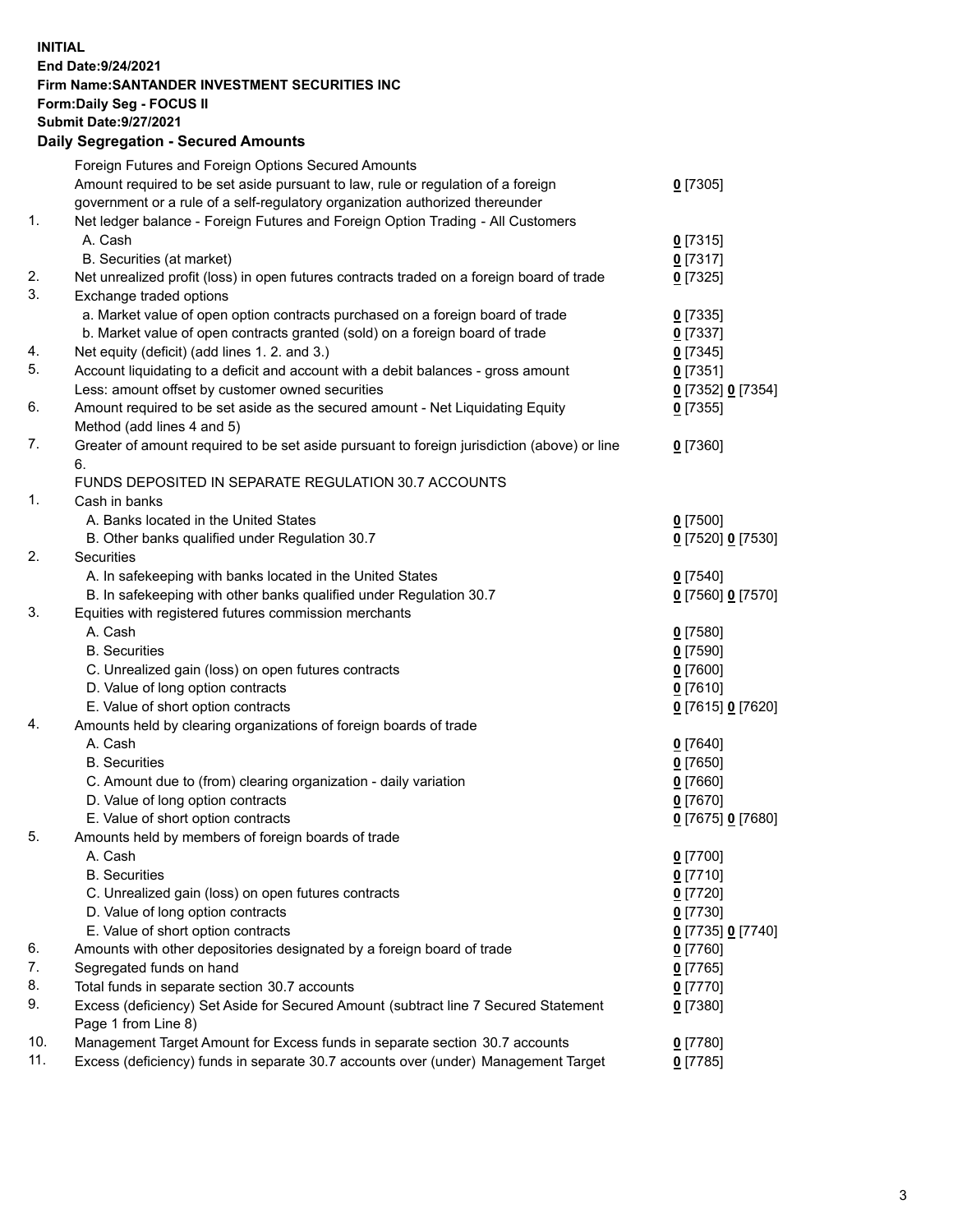| <b>INITIAL</b> |                                                                                           |                      |  |  |  |  |
|----------------|-------------------------------------------------------------------------------------------|----------------------|--|--|--|--|
|                | End Date: 9/24/2021                                                                       |                      |  |  |  |  |
|                | Firm Name: SANTANDER INVESTMENT SECURITIES INC                                            |                      |  |  |  |  |
|                | Form: Daily Seg - FOCUS II                                                                |                      |  |  |  |  |
|                | <b>Submit Date: 9/27/2021</b>                                                             |                      |  |  |  |  |
|                | Daily Segregation - Segregation Statement                                                 |                      |  |  |  |  |
|                | SEGREGATION REQUIREMENTS(Section 4d(2) of the CEAct)                                      |                      |  |  |  |  |
| 1.             | Net ledger balance                                                                        |                      |  |  |  |  |
|                | A. Cash                                                                                   | 2,591,315,484 [7010] |  |  |  |  |
|                | B. Securities (at market)                                                                 | $0$ [7020]           |  |  |  |  |
| 2.             | Net unrealized profit (loss) in open futures contracts traded on a contract market        | -347,503,357 [7030]  |  |  |  |  |
| 3.             | Exchange traded options                                                                   |                      |  |  |  |  |
|                | A. Add market value of open option contracts purchased on a contract market               | 36,907,347 [7032]    |  |  |  |  |
|                | B. Deduct market value of open option contracts granted (sold) on a contract market       | -25,198,019 [7033]   |  |  |  |  |
| 4.             | Net equity (deficit) (add lines 1, 2 and 3)                                               | 2,255,521,455 [7040] |  |  |  |  |
| 5.             | Accounts liquidating to a deficit and accounts with                                       |                      |  |  |  |  |
|                | debit balances - gross amount                                                             | $0$ [7045]           |  |  |  |  |
|                | Less: amount offset by customer securities                                                | 0 [7047] 0 [7050]    |  |  |  |  |
| 6.             | Amount required to be segregated (add lines 4 and 5)                                      | 2,255,521,455 [7060] |  |  |  |  |
|                | FUNDS IN SEGREGATED ACCOUNTS                                                              |                      |  |  |  |  |
| 7.             | Deposited in segregated funds bank accounts                                               |                      |  |  |  |  |
|                | A. Cash                                                                                   | 274,068,859 [7070]   |  |  |  |  |
|                | B. Securities representing investments of customers' funds (at market)                    | $0$ [7080]           |  |  |  |  |
|                | C. Securities held for particular customers or option customers in lieu of cash (at       | $0$ [7090]           |  |  |  |  |
| 8.             | market)<br>Margins on deposit with derivatives clearing organizations of contract markets |                      |  |  |  |  |
|                | A. Cash                                                                                   | 1,997,125,620 [7100] |  |  |  |  |
|                | B. Securities representing investments of customers' funds (at market)                    | $0$ [7110]           |  |  |  |  |
|                | C. Securities held for particular customers or option customers in lieu of cash (at       | $0$ [7120]           |  |  |  |  |
|                | market)                                                                                   |                      |  |  |  |  |
| 9.             | Net settlement from (to) derivatives clearing organizations of contract markets           | 45,525,489 [7130]    |  |  |  |  |
| 10.            | Exchange traded options                                                                   |                      |  |  |  |  |
|                | A. Value of open long option contracts                                                    | 36,907,347 [7132]    |  |  |  |  |
|                | B. Value of open short option contracts                                                   | -25,198,019 [7133]   |  |  |  |  |
| 11.            | Net equities with other FCMs                                                              |                      |  |  |  |  |
|                | A. Net liquidating equity                                                                 | $0$ [7140]           |  |  |  |  |
|                | B. Securities representing investments of customers' funds (at market)                    | $0$ [7160]           |  |  |  |  |
|                | C. Securities held for particular customers or option customers in lieu of cash (at       | $0$ [7170]           |  |  |  |  |
|                | market)                                                                                   |                      |  |  |  |  |
| 12.            | Segregated funds on hand                                                                  | $0$ [7150]           |  |  |  |  |
| 13.            | Total amount in segregation (add lines 7 through 12)                                      | 2,328,429,296 [7180] |  |  |  |  |
| 14.            | Excess (deficiency) funds in segregation (subtract line 6 from line 13)                   | 72,907,841 [7190]    |  |  |  |  |
| 15.            | Management Target Amount for Excess funds in segregation                                  | 70,000,000 [7194]    |  |  |  |  |
| 16.            | Excess (deficiency) funds in segregation over (under) Management Target Amount            | 2,907,841 [7198]     |  |  |  |  |
|                | <b>Excess</b>                                                                             |                      |  |  |  |  |